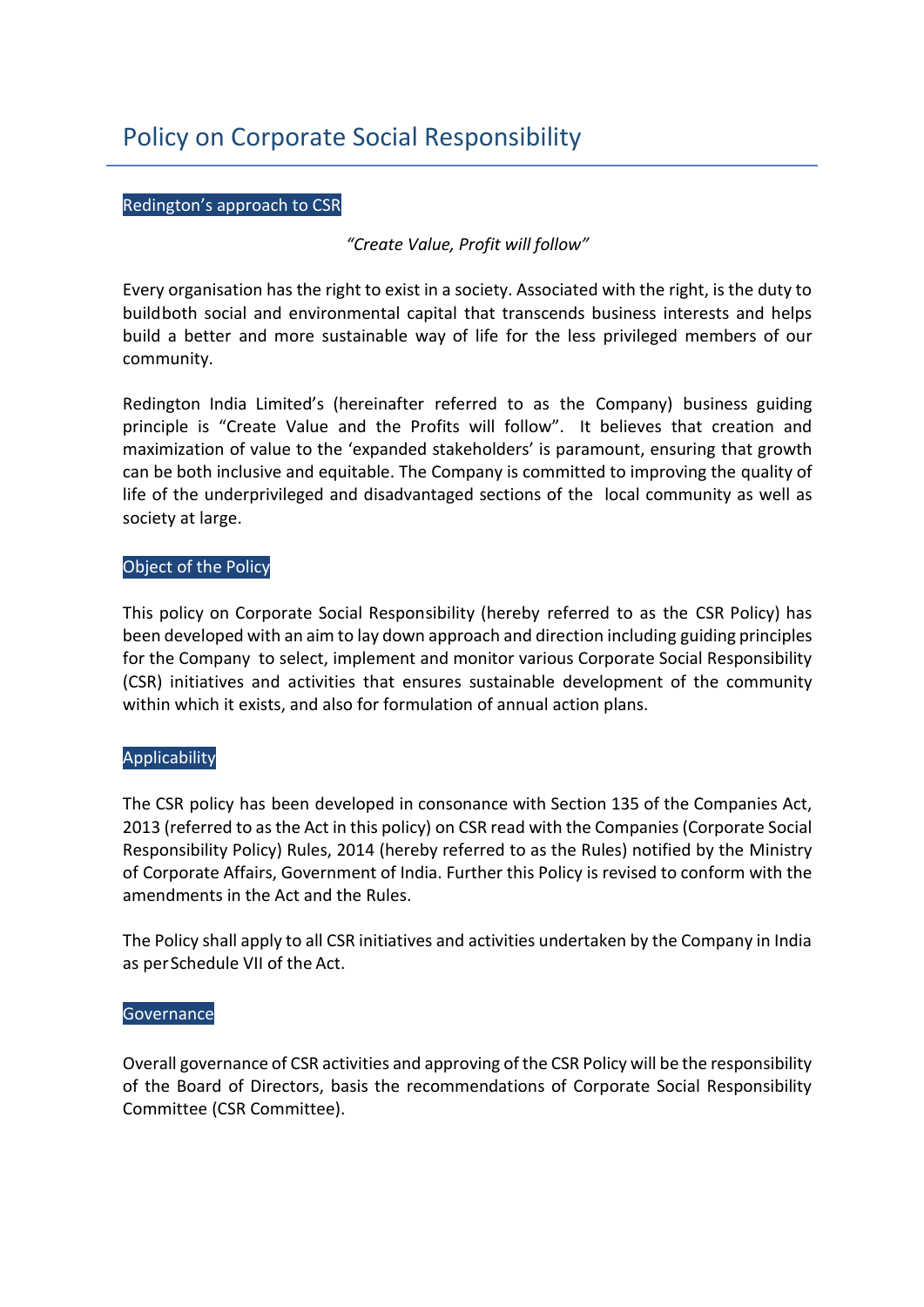- The CSR Committee shall formulate and recommend to the Board, an annual action plan in pursuance of its CSR policy consisting of:
	- A. the list of CSR projects or programmes that are approved to be undertaken in areas or subjects specified in Schedule VII of the Act;
	- B. the manner of execution of such projects or programmes as specified in sub-rule (1) of rule 4;
	- C. the modalities of utilisation of funds and implementation schedules for the projects or programmes;
	- D. monitoring and reporting mechanism for the projects or programmes; and
	- E. details of need and impact assessment, if any, for the projects undertaken by the company
- The Board shall approve the Annual Action Plan considering recommendation of the CSR Committee.
- The Board, on the recommendation of the CSR Committee, shall update, alter, modify, amend, withdraw and replace the Annual Action Plan for justified reasons.
- The Board shall ensure proper implementation of the CSR Policy along with monitoring and reviewing CSR Activities undertaken by the Company and provide inputs as and when required.
- The Board shall satisfy itself that the CSR funds disbursed are alignment to the CSR Policy of the Company and have been utilized for the purposes and in the manner approved by it. The Chief Financial Officer or the person responsible for financial management shall certify the same to the effect.
- The Board shall also ensure appropriate disclosures pursuant to the Act and Amendments thereof in the Annual Reports and in the Company's website in the prescribed formats.

# CSR Committee

The Board of Directors of the Company has formed a Corporate Social Responsibility Committee. The Committee, as mandated under Section 135 (3) of the Companies Act, 2013, shall carry out such functions as approved by the Board.

## CSR activities

The Company shall upon the recommendation of its CSR Committee and with necessary approval of the Board, can undertake any activities which are defined in Schedule VII of the Companies Act2013 as part of its corporate social responsibility initiatives and activities.

## **Focus Areas**

**Education: Category: Companies Act, 2013 – Schedule VII (ii) - Promoting Education,**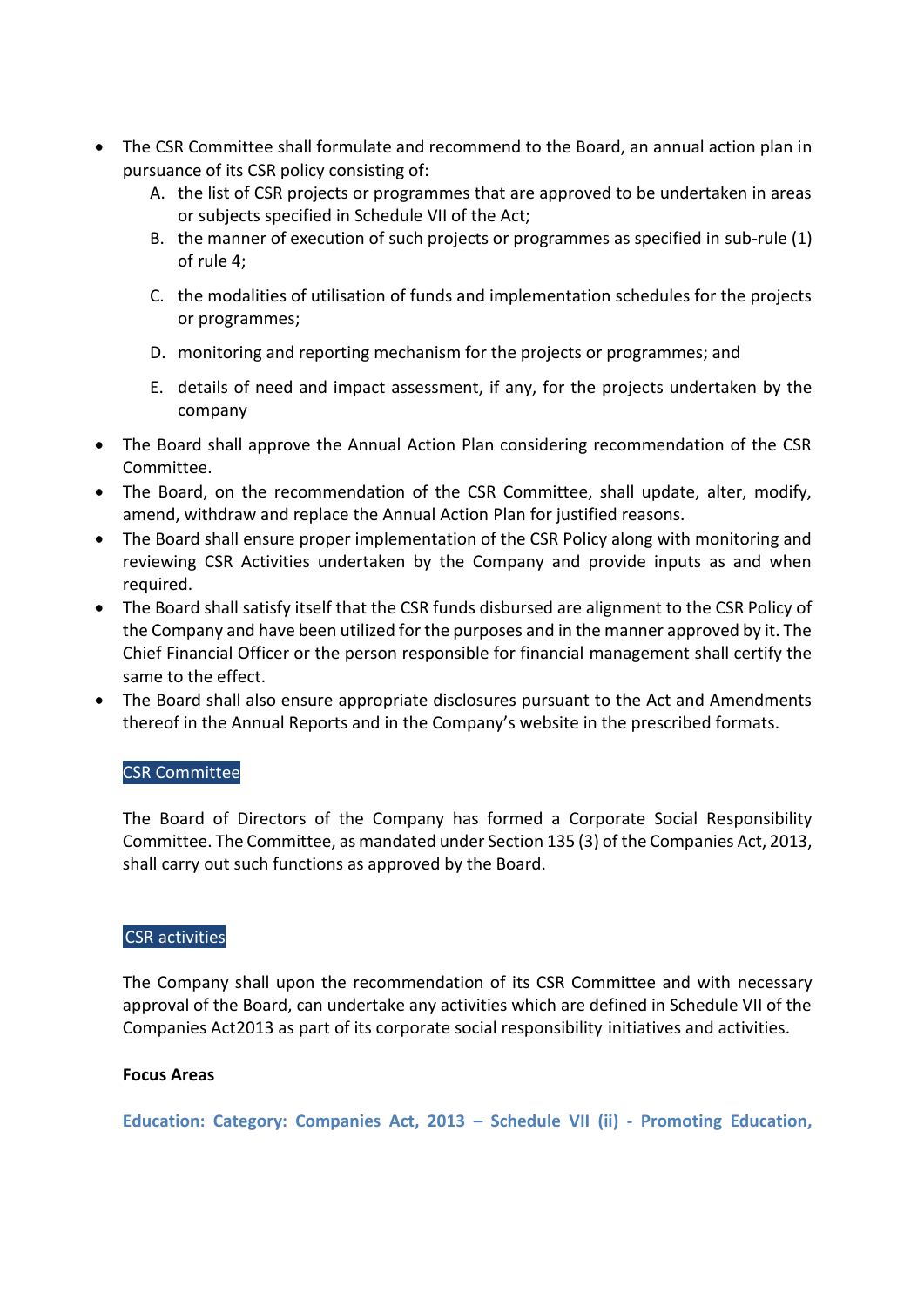**including special education and employment enhancing vocation skills especially among children, women, elderly and the differently abled and livelihood enhancement projects**

- To bridge the digital divide between the 'haves' and 'have not's in educational infrastructure and facilities, by donating High end Lab equipment, Projector, Laptop, etc.
- To teach moral education through technical means
- To eradicate poverty as a hindrance for education, by providing free education and donation of books to Public Libraries
- To hone the Employability skills through organizing for skill development Programmes and employee motivation programmes

**Health: Category: Companies Act, 2013 – Schedule VII (i) - Eradicating hunger, poverty and malnutrition, promoting healthcare including preventive healthcare and sanitation** 

- To provide health care facilities at remote places
- To enhance the health care facilities in existing hospitals
- To encourage Employees to advocate the benefits of organ donation and its positive impact on the society as the whole
- To organize and participate in blood donation campaigns every year across its divisions and offices through tie – up with hospitals.
- To conduct events and expos to make awareness of Health care.

**Environment: Category: Companies Act, 2013 – Schedule VII (iv) - Ensuring environmental sustainability, ecological balance, protection of flora and fauna, animal welfare, agroforestry, conservation of natural resources and maintaining quality of soil, air and water**

- To advocate usage of alternate energy and promote energy saving initiatives, by installing solar Panels and replacing existing electronic appliances with energy efficient ones.
- To preserve and conserve water bodies and to improve water table by promoting rain water harvesting and cleaning of river, ponds, lakes, streams

**Women empowerment and Category: Companies Act, 2013 – Schedule VII (iii)- Promoting gender equality, empowering women, setting up homes and hostels for women and orphans; setting up old age homes, day care centres and such other facilities for senior citizens and measures for reducing inequalities faced by socially and economically backward groups**

- To conduct programmes which promote gender equality and empowering women
- To set up old age homes, day care centres and other facilities for senior citizen
- To undertake initiatives for reducing inequalities faced by socially and economically backward groups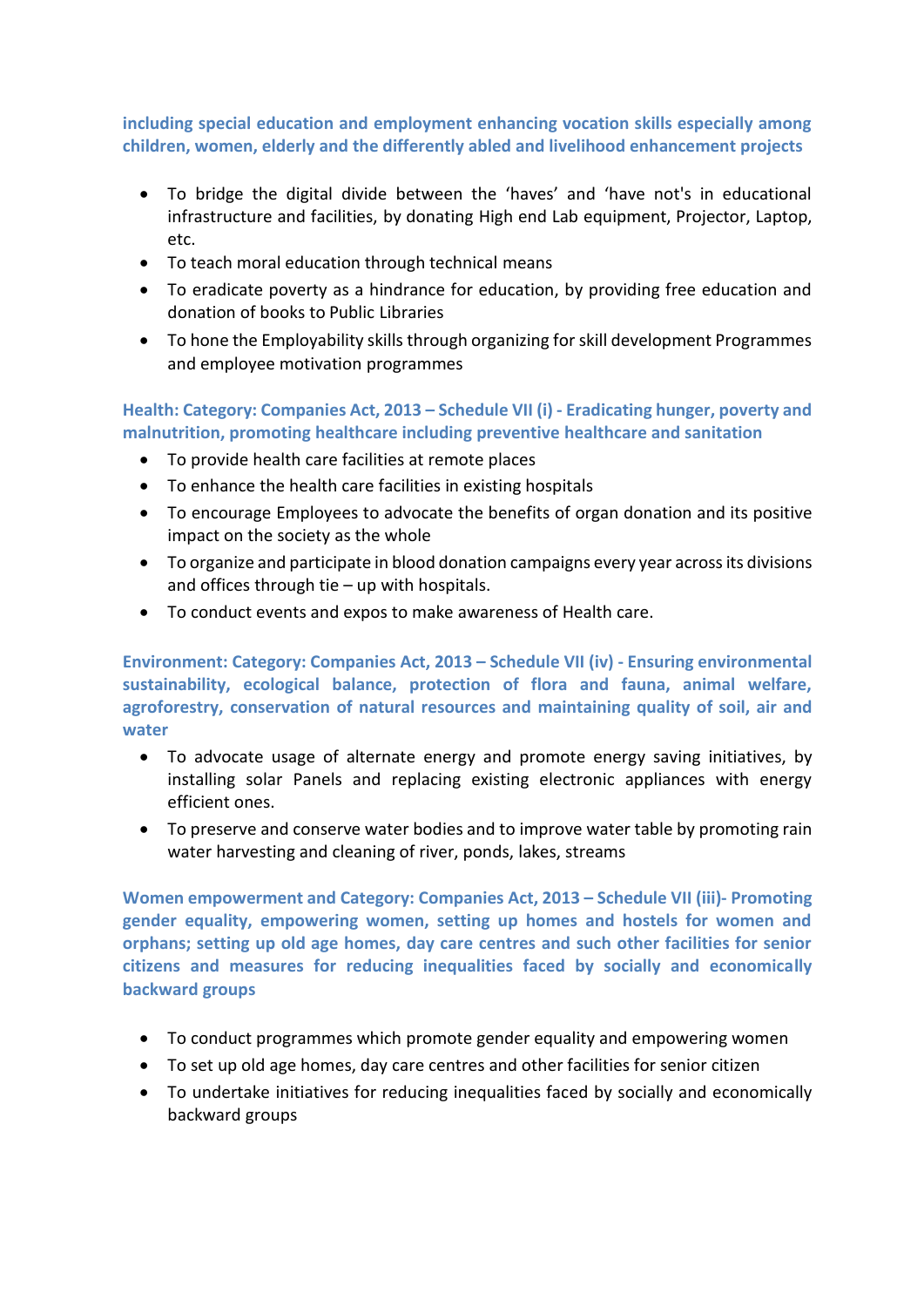**Art & Culture: Category: Companies Act, 2013 – Schedule VII (v) - Protection of national heritage, art and culture including restoration of buildings and sites of historical importance and works of art; setting up public libraries; promotion and development of traditional arts and handicrafts**

- To conduct yoga classes for the diseased patients for mental relief
- To conduct classic dance and music classes for the students from rural areas
- To donate to institutions promoting art and culture
- To conduct drawing and painting classes for destitute children

**Contribution to any fund/institution/ any other organization as provided under Schedule VII of Act**

#### Resources & Allocation of Funds

- Every year, the Company is required to spend atleast 2% of its average Net profit as defined under the Rules ("CSR obligation") during the three immediately preceding financial years, on the CSR Activities. The Annual Action plan containing the budget fulfilling CSR obligation, as recommended by the CSR committee, will be approved by the Board.
- The administrative overheads shall not exceed five percent (5%) of the total CSR expenditure of the Bank for the financial year. Administrative overheads" means the expenses incurred by the company for 'general management and administration' of Corporate Social Responsibility functions in the company but shall not include the expenses directly incurred for the designing, implementation, monitoring, and evaluation of a particular Corporate Social Responsibility project or programme.
- Any amount remaining unspent at the end of the financial year, if any, except in case of an ongoing project, shall be transferred to a Fund to be specified in Schedule VII for this purpose, within a period of six months of the expiry of the relevant financial year.
- In case the Company undertakes any ongoing project, any amount remaining unspent and earmarked for the ongoing project, shall be transferred within a period of thirty days from the end of the financial year to a special account to be opened for that financial year in any scheduled bank to be called the 'Unspent Corporate Social Responsibility Account', and such amount shall be spent within a period of three financial years from the date of such transfer, failing which, the unspent amount shall be transferred to the Fund to specified in Schedule VII for this purpose, within a period of thirty days from the date of completion of the third financial year.
- Any surplus arising out of CSR projects, programmes or activities shall not form part of the business profits of the Company and shall be utilized in accordance with Act and CSR rules.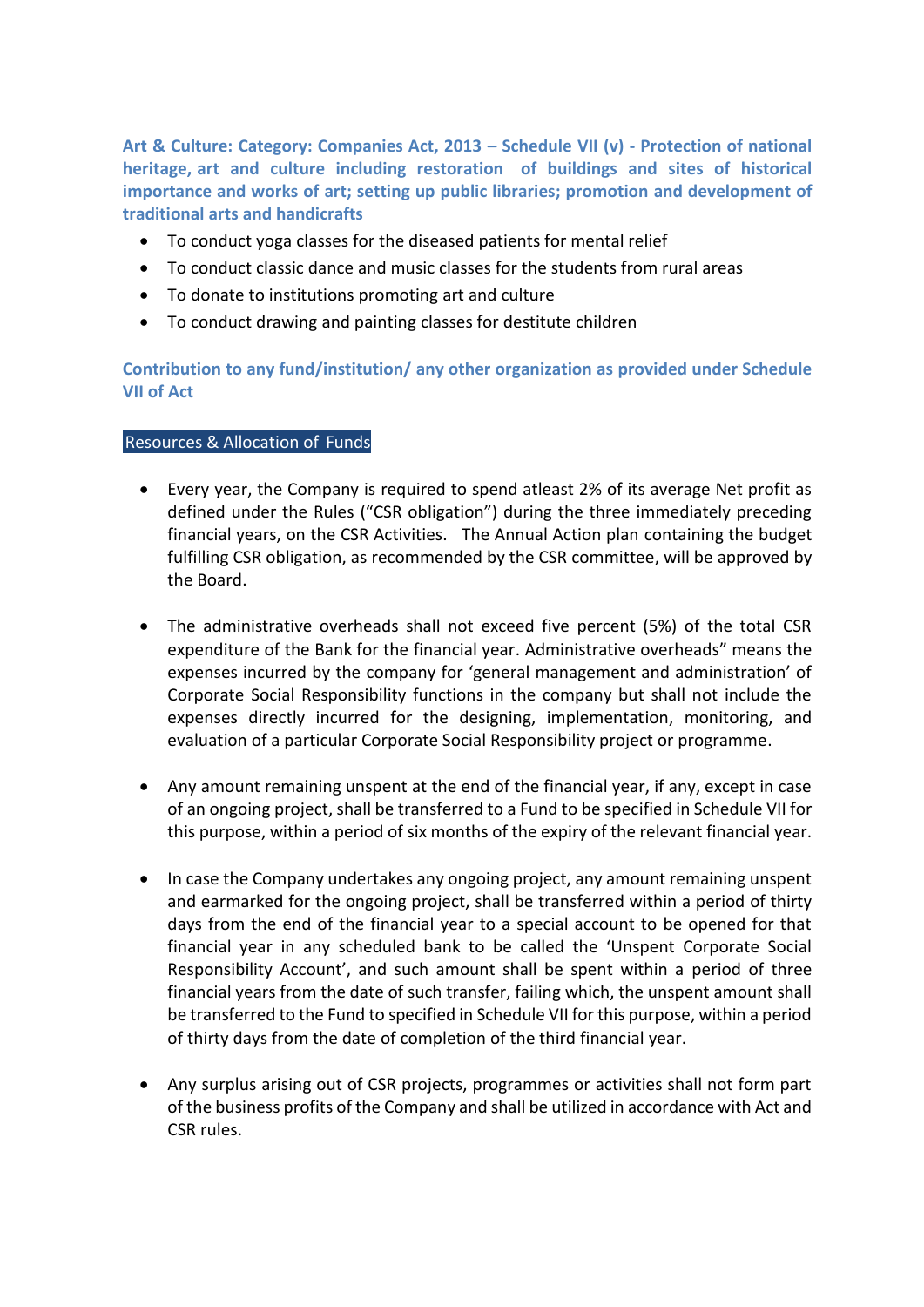- In case, the Company spends an amount in excess of requirement of its CSR obligations in a financial year, such excess amount may be set off against the requirement of CSR spending up to immediate succeeding three financial years subject to fulfilment of conditions specified under CSR rules
- The Company may spend its CSR obligation for creation or acquisition of a capital asset subject to fulfilment of conditions specified under CSR rules.

# Guideline for selection of CSR Projects / programmes and for formulation of Annual Action Plan

Corporate Social Responsibility means the activities undertaken by a Company in pursuance of its statutory obligation laid down in section 135 of the Act in accordance with the provisions contained in these rules, but shall not include the following, namely:-

- i) activities undertaken in pursuance of normal course of business of the company: Provided that any company engaged in research and development activity of new vaccine, drugs and medical devices in their normal course of business may undertake research and development activity of new vaccine, drugs and medical devices related to COVID-19 for financial years 2020-21, 2021-22, 2022-23 subject to the conditions that
	- a. such research and development activities shall be carried out in collaboration with any of the institutes or organisations mentioned in item (ix) of Schedule VII to the Act;
	- b. details of such activity shall be disclosed separately in the Annual report on CSR included in the Board's Report;
- ii) any activity undertaken by the company outside India except for training of Indian sports personnel representing any State or Union territory at national level or India at international level;
- iii) contribution of any amount directly or indirectly to any political party under section 182 of the Act;
- iv) activities benefitting employees of the company as defined in clause (k) of section 2 of the Code on Wages, 2019 (29 of 2019);
- v) activities supported by the companies on sponsorship basis for deriving marketing benefits for its products or services;
- vi) activities carried out for fulfilment of any other statutory obligations under any law in force in India;

# Guideline for Implementation of CSR projects / programmes

1. The CSR activities may be undertaken by the Company directly or through "Implementation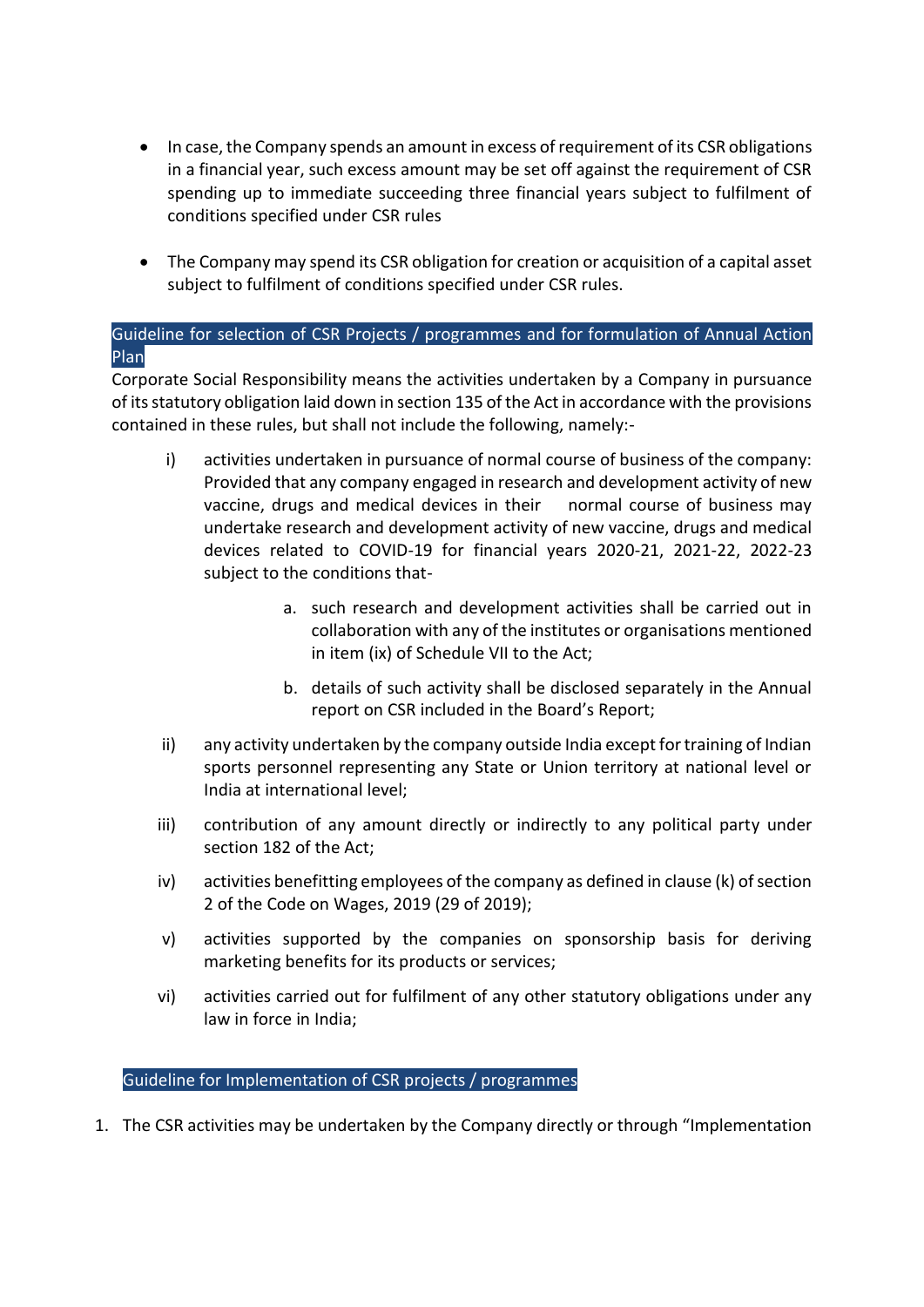Agency" being duly registered with the Central Government and having a unique CSR Registration Number (with effect from April 1, 2021):

- a. a company established under section 8 of the Act, or a registered public trust or a registered society, registered under section 12A and 80 G of the Income Tax Act, 1961 (43 of 1961), established by the company, either singly or along with any other company, or
- b. a company established under section 8 of the Act or a registered trust or a registered society, established by the Central Government or State Government; or
- c. any entity established under an Act of Parliament or a State legislature; or
- d. a company established under section 8 of the Act, or a registered public trust or a registered society, registered under section 12A and 80G of the Income Tax Act, 1961, and having an established track record of at least three years in undertaking similar activities.
- 2. The Company can implement the recommended CSR projects in partnership / collaboration with its Indian Subsidiaries. It can also collaborate with other corporate organisations/companies for undertaking CSR projects, programs or activities in such a manner that the CSR Committees of respective companies are in a position to report separately on such projects or programs or activities.
- 3. The Company will encourage and recognize its employees for volunteering with the spirit of serving and sharing with the community. The Company shall endeavor to increase employee participation at all levels in the Organization, by encouraging employees to participate in the Company's CSR activities.
- 4. The Company shall ensure that all the CSR Activities are implemented as per the approved Annual Action Plan, authorised by the Board.

Guideline for monitoring of CSR projects / programmes

Monitoring and evaluation is an essential part of any CSR initiative, which help businesses in enhancing their CSR programs.

- 1. The CSR Committee will ensure a monitoring mechanism for ensuring effective implementation of the projects / programs/ activities proposed to be undertaken by the Company using appropriate monitoring tools that may include one or more of the thirdparty audit(s) or certification(s), impact assessment(s), self-assessment report(s), field visit(s), periodical review(s) or any other appropriate mechanism.
- 2. The CSR Committee shall review the Budget allocation, Expenditure incurred, fund disbursed, implementation of projects per approved timelines, utilization statement for one-time and ongoing projects from time to time.
- 3. In the event any of the CSR Activities are undertaken through an Implementing Agency, the CSR Committee to ensure that Implementing agency shall devise a robust monitoring mechanism to ensure that the CSR Activities are undertaken effectively in accordance with approved Annual Action Plans in compliance with the Act, CSR rules and the